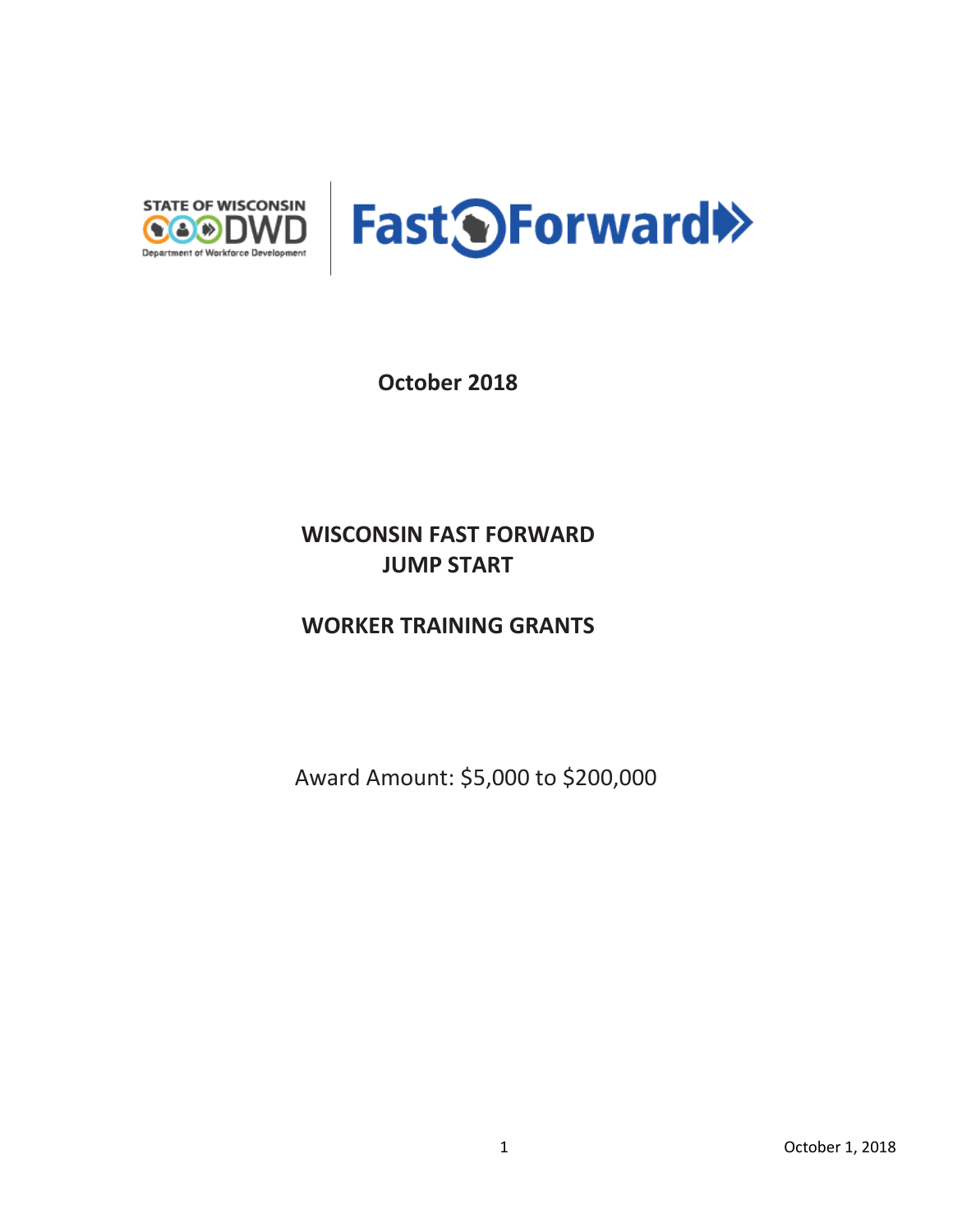## **Contact Information**

**Grant Program Announcements:** Rita Atkinson

608.266.2721 rita.atkinson@dwd.wisconsin.gov

Grant Administration: Andrew Heidt

608.266.0174 [andrew.heidt@dwd.wisconsin.gov](mailto:andrew.heidt@dwd.wisconsin.gov) 

John Roos 608.266.5536 [john.roos@dwd.wisconsin.gov](mailto:john.roos@dwd.wisconsin.gov)

Therese Schmidt 608.267.3803 [theresem.schmidt@dwd.wisconsin.gov](mailto:theresem.schmidt@dwd.wisconsin.gov) 

Tegan McGillivray 608.267.7248 [tegans2.mcgillivray@dwd.wisconsin.gov](mailto:tegans2.mcgillivray@dwd.wisconsin.gov)

Office of Skills Development Wisconsin Department of Workforce Development 201 E. Washington Ave, G100 P.O. Box 7946 Madison, WI 53707-7946 WisconsinFastForward.com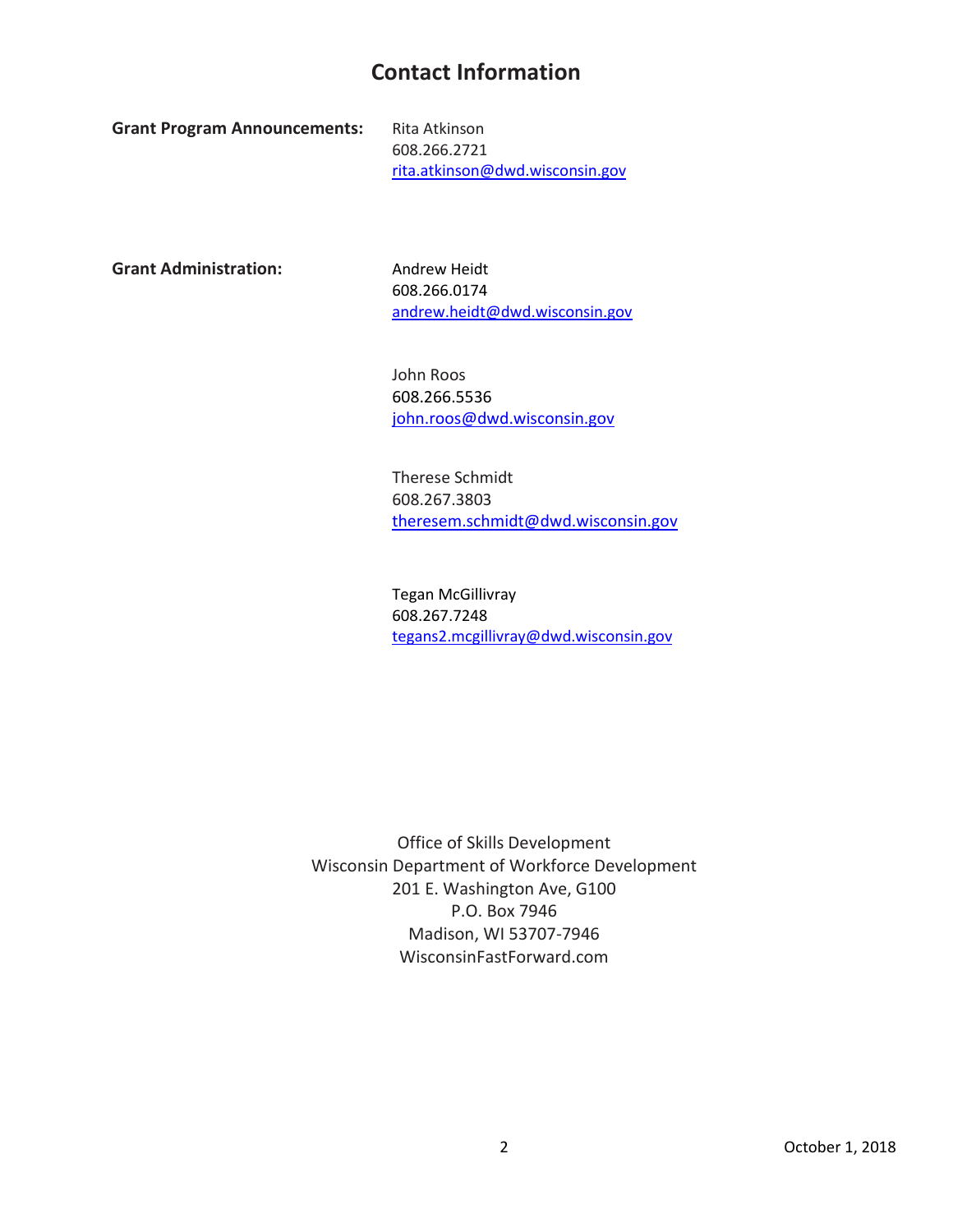**Wisconsin Fast Forward Program:** The Wisconsin Fast Forward program is a State funded grant program to provide employer-focused worker training grants. The Office of Skills Development (OSD) at the Department of Workforce Development (DWD) administers the grant program. Additionally, OSD works to encourage the development of innovative solutions at the local and regional level that bring together employers, educators, workforce development entities, and economic development organizations to meet area workforce demands.

This grant opportunity is for employers who can demonstrate a critical need for skilled workers and are seeking Wisconsin Fast Forward training grants to develop and implement a skills training program to provide entry level worker training. Entry level workers are defined as individuals with little or no work experience in a given discipline. Individuals are likely unemployed or underemployed, or if employed are in the process of changing their career path. These workers have minimal prior job experience in the industry and are likely to have a high school diploma or less. If these workers have post-secondary education, it may be in a different field than the proposed training.

The Wisconsin Fast Forward program encourages increased collaboration between Wisconsin's workforce trainers and employers to develop and execute business-led training programs. These training programs are designed to provide sustainable, short- and medium-term training, and placement of workers in positions that offer trainees long-term professional growth and economic opportunity.

**Legislative Authority:** Find Wisconsin Fast Forward legislation in state statutes at: [Reports & Resources.](http://www.wisconsinfastforward.com/reports.htm)

**Administrative Rules:** The rules governing the Wisconsin Fast Forward program are included i[n Chapter](http://docs.legis.wisconsin.gov/code/admin_code/dwd/801/801)  [DWD 801.](http://docs.legis.wisconsin.gov/code/admin_code/dwd/801/801)

**Grant Program Announcement Summary:** This Grant Program Announcement (GPA) is open for all industry sectors and targets entry level workers. Applications must propose a training program designed to meet the workforce needs of the specific business or business partners involved*.* The training must:

- Not have been previously offered by the applicant/consortium;
- Mitigate an employer's critical workforce problem;
- Address a documented workforce demand;
- Be supported by local, regional, or statewide labor data;
- Train entry level workers;
- Result in training participants finding and retaining employment;
- Provide trainees with the education and skills determined necessary by the employer(s) to enhance the stability and growth of the business;
- Provide opportunities for future income and career growth for trainees; and
- Include at least one employer committing to the employment of these workers.

Employment categories and trainee cohorts to be identified in the application include the following:

- Unemployed Individuals: Trainees who are not employed at the time of training.
- Underemployed Workers: Trainees who currently work below skill level or part-time, but desire full-time work at the time of training. Underemployed worker trainees will gain new and better employment because of the training.
- New Hires: Trainees who are employed at an employer placement partner after the application date and will be on the payroll of the employer placement partner at the time the training starts.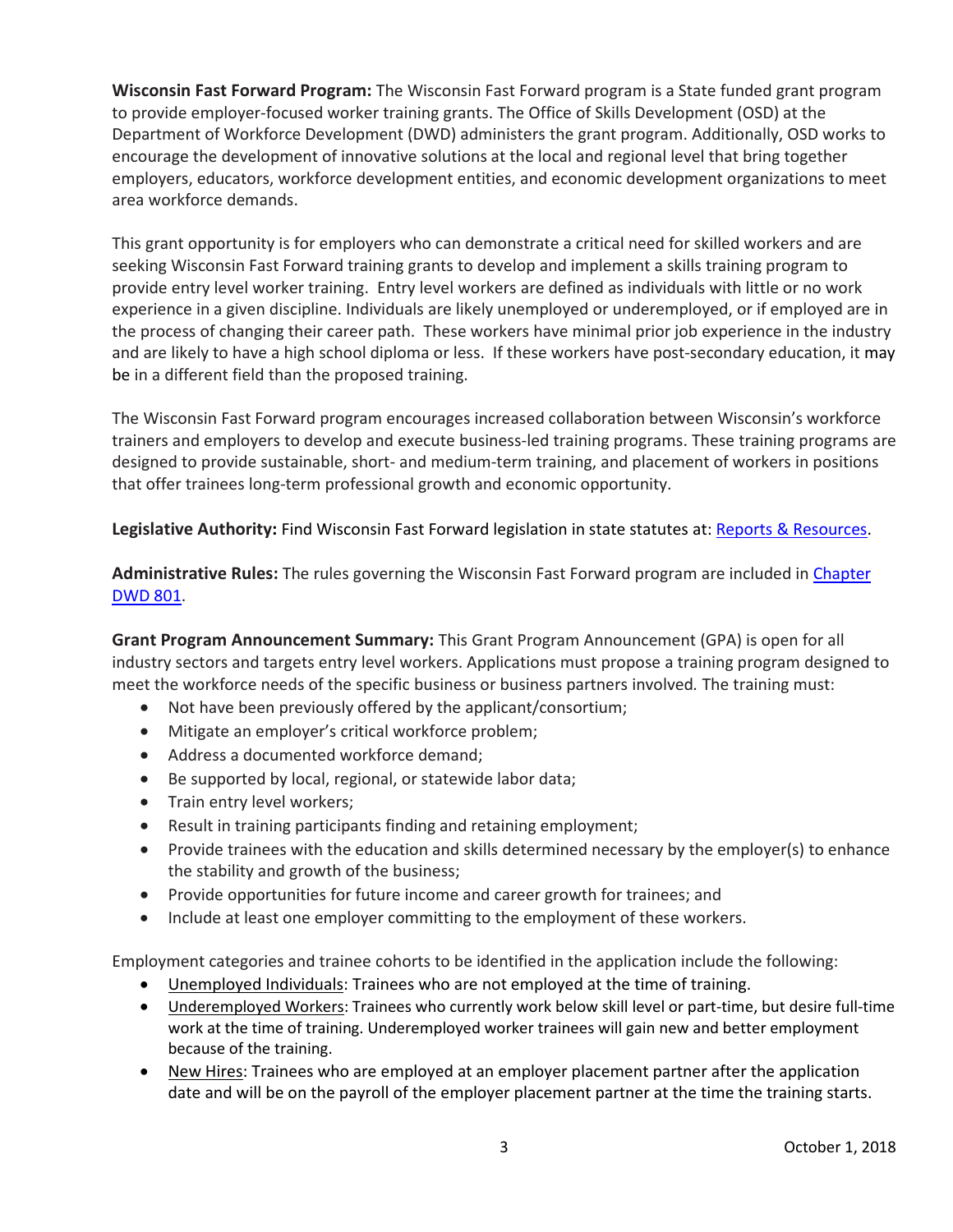Grant applicants should prioritize recruiting potential trainees from at-risk, vulnerable or special populations, such as: chronically unemployed individuals, economically disadvantaged individuals, exoffenders (trainees reintegrating into communities, or about to reintegrate into communities, when they are released after correctional time is served), first time graduates (trainees who have received a high school diploma or equivalent within the last two years), minorities, people with disabilities, veterans (trainees who have been discharged or released from active duty in the Armed Forces under honorable or general discharge conditions as defined in 5 U.S.C. 2101(2), "Armed Forces" is defined under 5 U.S.C. 2101(2) as the U.S. Army, Navy, Air Force, Marine Corps and Coast Guard), and W-2 recipients. If the trainee cohort includes individuals from these populations and effectively identifies strategies for recruiting and retaining these trainees, the grant review committee may award additional points when scoring the application.

Successful grant applications will include training programs tailored to specific businesses or business sectors. Employers must develop training to meet special requirements of their business (or the consortium of employers participating in the grant program) as well as the special training needs of the trainees. Applicants should define how the training program differs from their business's standard procedures.

Because this initiative focuses on entry level workers, modest funding for limited soft skills training and limited supportive services will be available with the grant funding. No more than 25% of WFF funds can be used for training in soft skills and no more than 10% of awarded funds may be for supportive services. Bonus points will be awarded in the grant evaluation for grants that:

- Have wages that exceed 200% Federal Poverty Level (FPL) for a group size of 1 (\$11.67/hour).
- Build in advancement opportunities by demonstrating wage growth and increased responsibilities for new hires.
- Leverage funding outside of the grant funds for soft skills training.
- Leverage funding outside of the grant funds for supportive services.

**Application Forms, Instructions, Checklists, and Process:** Applications must be submitted using the Wisconsin Fast Forward grant application portal online. You can access the online application, along with the application instructions, informational webinars, related guidelines, and checklists at: [http://wisconsinfastforward.com/wff\\_standard.htm](http://wisconsinfastforward.com/wff_standard.htm)

**Due Diligence:** All applicants are required to complete a Due Diligence form prior to gaining access to the application.

**Duration of Training Courses:** Grants support short- to medium-term training, with each course or module lasting no longer than 12 months.

**Training Project Period:** All grant activities must be conducted during the Training Project Period. These activities include curriculum development, training, pre- and post-training activities, wage increases and meeting match requirements. The Training Project Period can be no longer than 2 years. The Training Project Period begins no earlier than the date the contract is fully executed by all parties.

**Grant Amount:** From \$5,000 to \$200,000 per Grant.

**Match/Cost Sharing Requirement:** Cash or in-kind match equal to the amount of the grant award is required. Letters of Commitment from the employers, partners and/or applicant documenting match are required in the application. Grant and match expenditures must be incurred during the Training Project Period. All eligible grant expenditures will be reimbursed when grant and match expenses are: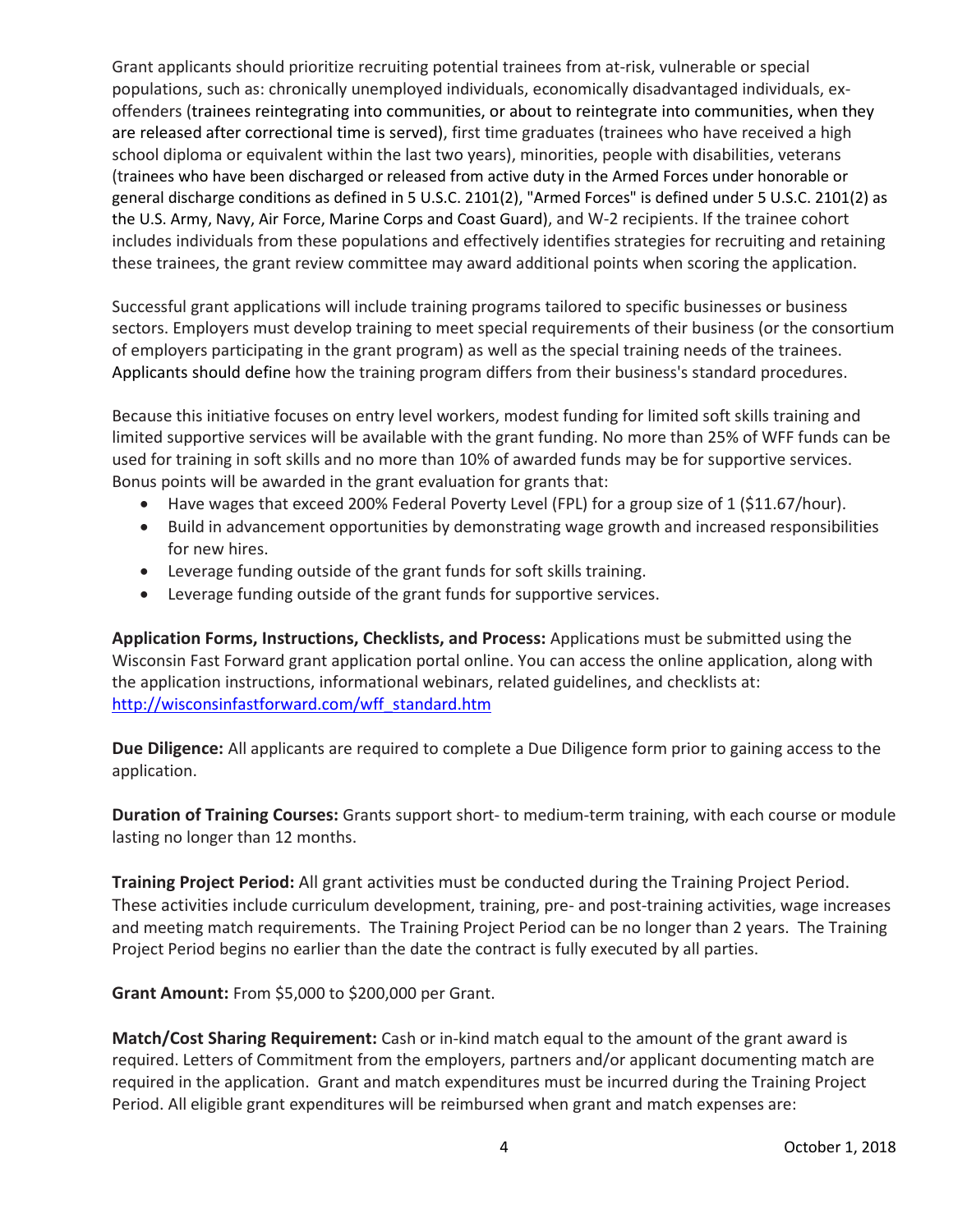- Documented by the Grantee in accordance with the guidelines available at [http://wisconsinfastforward.com/pdf/guidance\\_to\\_file%20\\_reimbursement\\_request.pdf;](http://wisconsinfastforward.com/pdf/guidance_to_file%20_reimbursement_request.pdf) and
- Approved by OSD.

If awarded, 5% of each reimbursement will be retained until grant closure. Final disbursement of this retainage amount will be made when the Grantee complies with all conditions of the grant as stipulated in the contract and may be pro-rated or withheld based on the extent to which contract conditions are met.

**Grant Evaluation Rubric and Scoring:** Wisconsin Fast Forward is a competitive grant program. All applications will be reviewed by internal and external reviewers and rated on a 100-point scale, based upon the following point values:

- $\triangleright$  Project Need (up to 20 points)
- $\triangleright$  Training Program Design, Cost and Implementation (up to 20 points)
- $\triangleright$  Training Objectives and Outcomes (up to 20 points)
- $\triangleright$  Economic Impact (up to 15 points)
- $\triangleright$  Capacity Building (up to 10 points)
- $\triangleright$  Economic Opportunity Enhancements (up to 15 points)

Organizations are strongly encouraged to review the scoring rubric when writing their application, as it is the guide that the reviewers use to score the grant applications. The Grant Evaluation Rubric and Score Sheet is available online at: [http://wisconsinfastforward.com/pdf/wff\\_eval\\_rubric\\_score\\_sheet.pdf.](http://wisconsinfastforward.com/pdf/wff_eval_rubric_score_sheet.pdf) **(confirm new rubric link)**

Additional points will be awarded to applications leveraging funding for supportive services and soft-skills training. The rubric offers additional points for wages exceeding \$11.67 per hour and for career track opportunities that grow new employees' income through building increased responsibilities in the workplace. This is required both in terms of position advancement and wage increases.

**Important Dates:** Grant applications remain open throughout the year with anticipated "Intent to Award" announcements occurring within 60 days of the end of each quarter as outlined below. Training should start no earlier than the Intent to Award date:

| <b>Submission Date</b>  | Intent to Award on or Before |
|-------------------------|------------------------------|
| January 1 – March 31    | May 31                       |
| April $1 -$ June 30     | August 30                    |
| July $1$ – September 30 | November 30                  |
| October 1 – December 31 | February 28                  |

When the application is submitted, it is locked as a final document and is unavailable for change or resubmission. Applicants may make a request for assistance and ask questions by sending an email to WisconsinFastForward@dwd.wisconsin.gov prior to formally submitting the application. To assure that staff will have adequate time to respond to your request and that you will have time to revise your application before the application deadline, requests must be made prior to the email deadline date below.

| <b>Submission Date</b>  | <b>Email Deadline Date</b> |
|-------------------------|----------------------------|
| January 1 – March 31    | March 10                   |
| April $1 -$ June 30     | June 9                     |
| July 1 – September 30   | September 9                |
| October 1 - December 31 | December 10                |

After the above email deadline date, staff are available to answer questions through 4:00pm on the final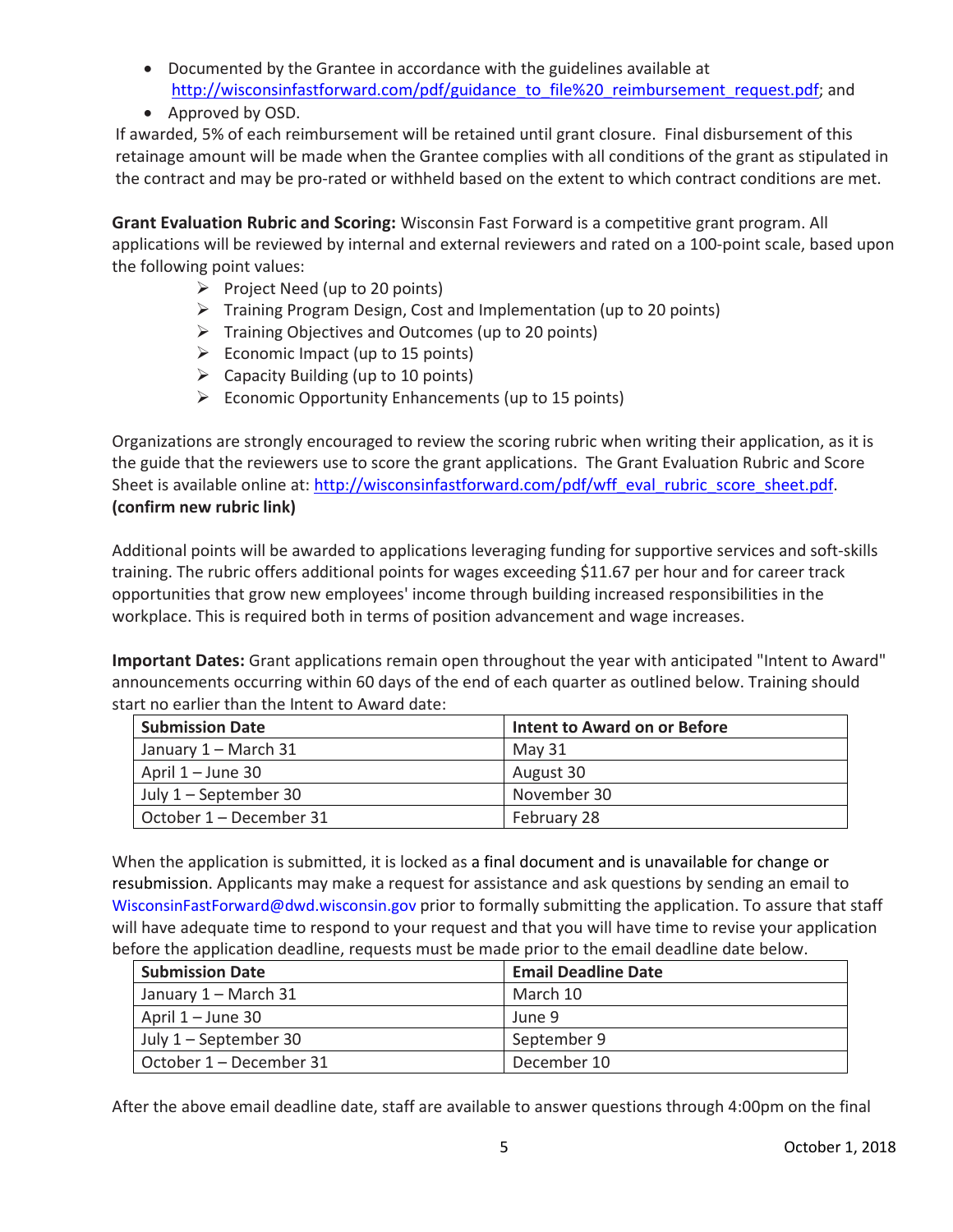day of each quarter unless the quarter ends on a weekend or holiday, then staff are available through 4:00pm on the preceding weekday but may not be able to offer the same level of assistance.

**Eligibility:** For an application to be considered for funding, the following conditions must be met:

- The application must include at least one employer with a stated commitment to hire successful trainees.
- The application must include a complete description of the training program and anticipated outcomes for individuals.
- The employer must have at least one Wisconsin location and the trainees must be based out of that Wisconsin location.
- Occupations trained must be occupations that are in-demand in Wisconsin now or will be indemand within the next ten years, as determined by labor market information.
- Applications may include one or more partner(s), including: local or regional economic development organizations, workforce development boards, post-secondary educational institutions, or private training providers. The applicant must designate a fiscal agent in the application.

**Cost per Trainee:** Below are average costs per trainee by sector since the inception of the standard Wisconsin Fast Forward program. These amounts are not firm limits to the cost per trainee, as specific occupations within these sectors can be more costly to train. Costs *significantly* higher than these averages should be explained:

| Agriculture                             | \$858   |
|-----------------------------------------|---------|
| Transportation, Logistics, Distribution | \$2,839 |
| Healthcare                              | \$378   |
| <b>Information Technology</b>           | \$2,189 |
| <b>Financial Services</b>               | \$1,502 |
| <b>Customer Service</b>                 | \$1,999 |
| Construction                            | \$1,669 |
| Manufacturing                           | \$1,144 |

**Eligible Expenses:** Wisconsin Fast Forward funds shall be used for training-related expenses, which may include instructor salaries and fringe benefits, consultant/contractual expenses, training materials and supplies. For details on eligible expenses, see:

[http://wisconsinfastforward.com/pdf/guidance\\_to\\_file%20\\_reimbursement\\_request.pdf](http://wisconsinfastforward.com/pdf/guidance_to_file%20_reimbursement_request.pdf)

Under the Entry Level Employee Initiative, soft skills training may comprise up to 25% of the WFF budget and supportive services may comprise up to 10% of the WFF budget. Describe these items specifically.

**Ineligible Expenses:** Wisconsin Fast Forward funds may not be used for the purchase of real estate or other capital assets/equipment, facility construction or remodeling, traditional public or private Kindergarten–12th grade education, trainee wages, stipends, or fringe benefits. For details on ineligible expenses, see: [http://wisconsinfastforward.com/pdf/guidance\\_to\\_file%20\\_reimbursement\\_request.pdf](http://wisconsinfastforward.com/pdf/guidance_to_file%20_reimbursement_request.pdf)

**Supplement not Supplant:** All funding identified as "match" or "in-kind" must be new funds and cannot replace existing federal, state or local government funding. Substituting existing funds with state grant funds will result in additional fiscal monitoring and may result in an audit. Violations of permissible expenses may result in suspension of current or future funds under this program, repayment of monies awarded under this grant, and possible civil and/or criminal penalties.